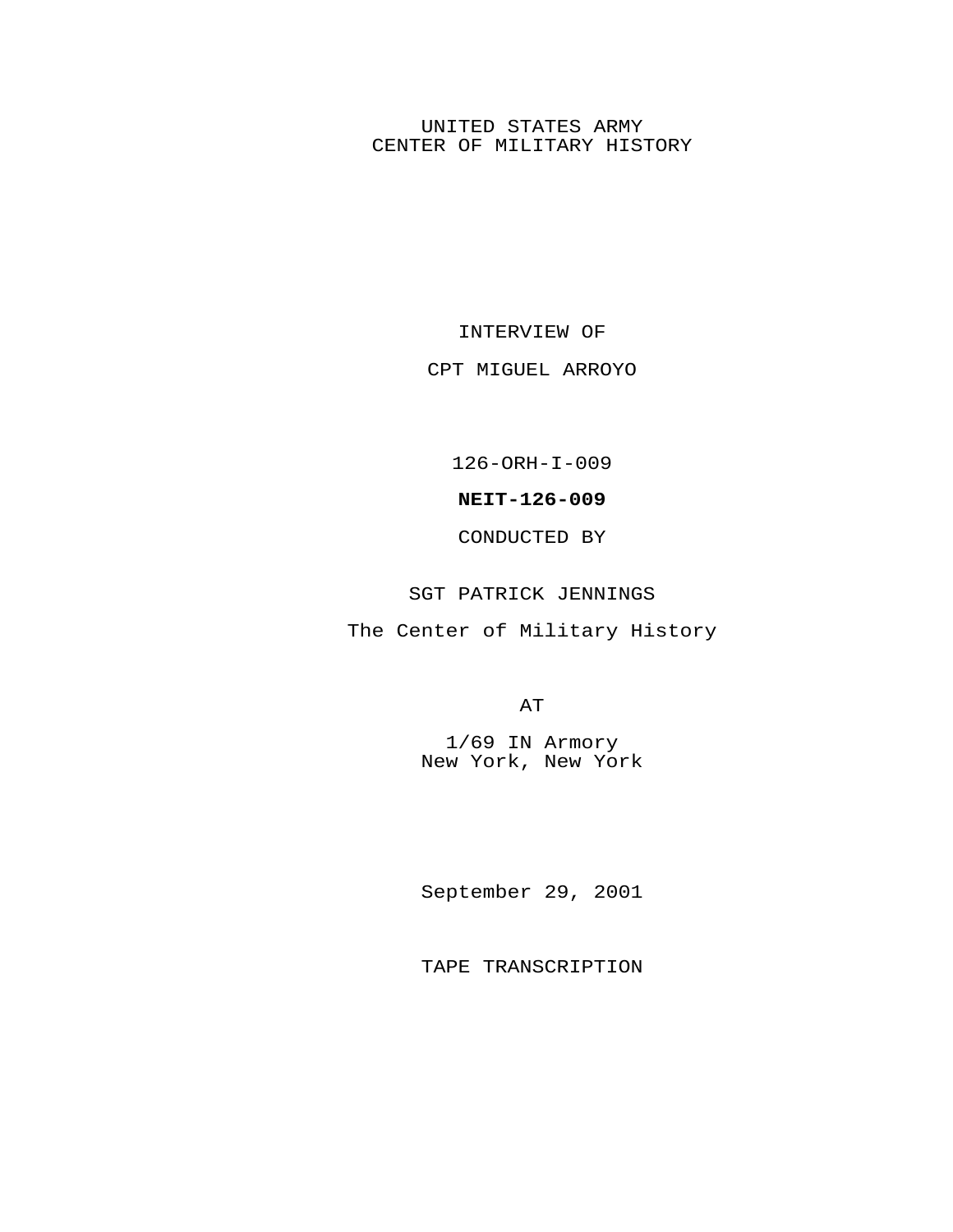P R O C E E D I N G S **SGT JENNINGS:** This is SGT Patrick Jennings of the 126th Military History Detachment interviewing CPT Miguel Arroyo. Sir, can you tell me your name and spell it out, please? **CPT ARROYO:** My name is CPT Miguel Antonio Arroyo. M-i-g-u-e-l, A-n-t-o-n-i-o, Arroyo, A-r-r-o-y-o. **SGT JENNINGS:** And your current assignment? **CPT ARROYO:** I'm the commander of Company A, 1st

Battalion, 69th Infantry.

 **SGT JENNINGS:** Thank you, sir. What were you doing when you first heard of the attack on the World Trade Center?

 **CPT ARROYO:** I was driving north on FDR Drive on my way to work in my civilian employment. The first indication I got was a rush of southbound emergency vehicle traffic going, like I said, southbound.

 When I exited 135th Street in Manhattan, I actually drove, was driving the southbound direction and saw a large plume of smoke coming from the downtown area and stopped at a traffic light.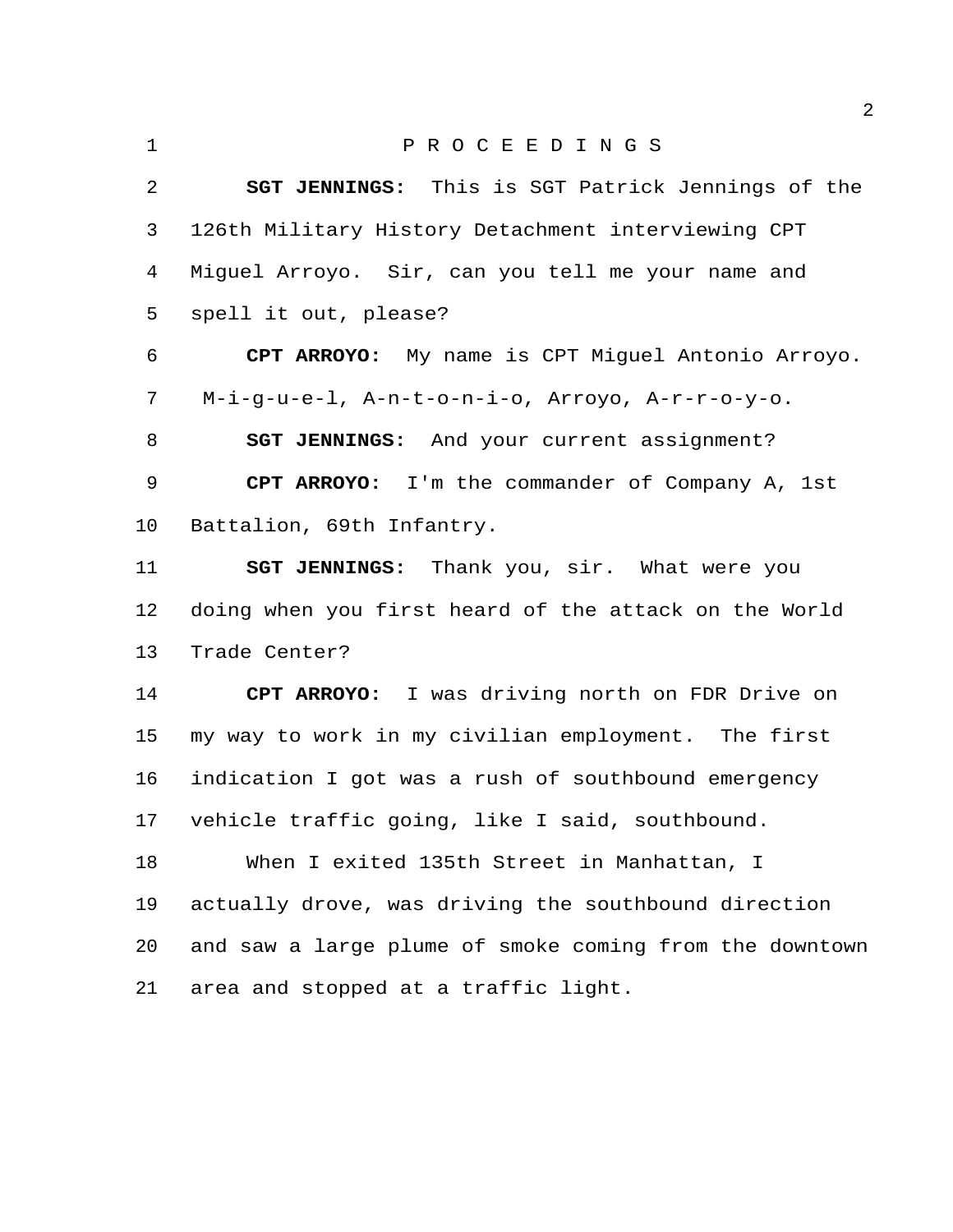Somebody in a SUV actually shouted out the news, because I had no car radio. And that was approximately 0915 on the 11th of September.

 **SGT JENNINGS:** At that time did you expect that you would be called up, that your unit would be needed for this operation?

 **CPT ARROYO:** Directly, I knew that this would happen since at that time the hint of terrorism was actual since the second plane actually struck. I knew a call-up was going to happen and I attempted to make immediate phone contact with my unit.

 **SGT JENNINGS:** Were you able to make contact? **CPT ARROYO:** At the time, the phones were busy. I eventually made phone contact about 15 minutes later, leaving the message on the battalion XO's message voicemail, which he eventually returned 20 minutes later.

 **SGT JENNINGS:** How did you prepare from that day to the eventual deployment of your company, how did you prepare yourself and your equipment? What steps did you feel were necessary?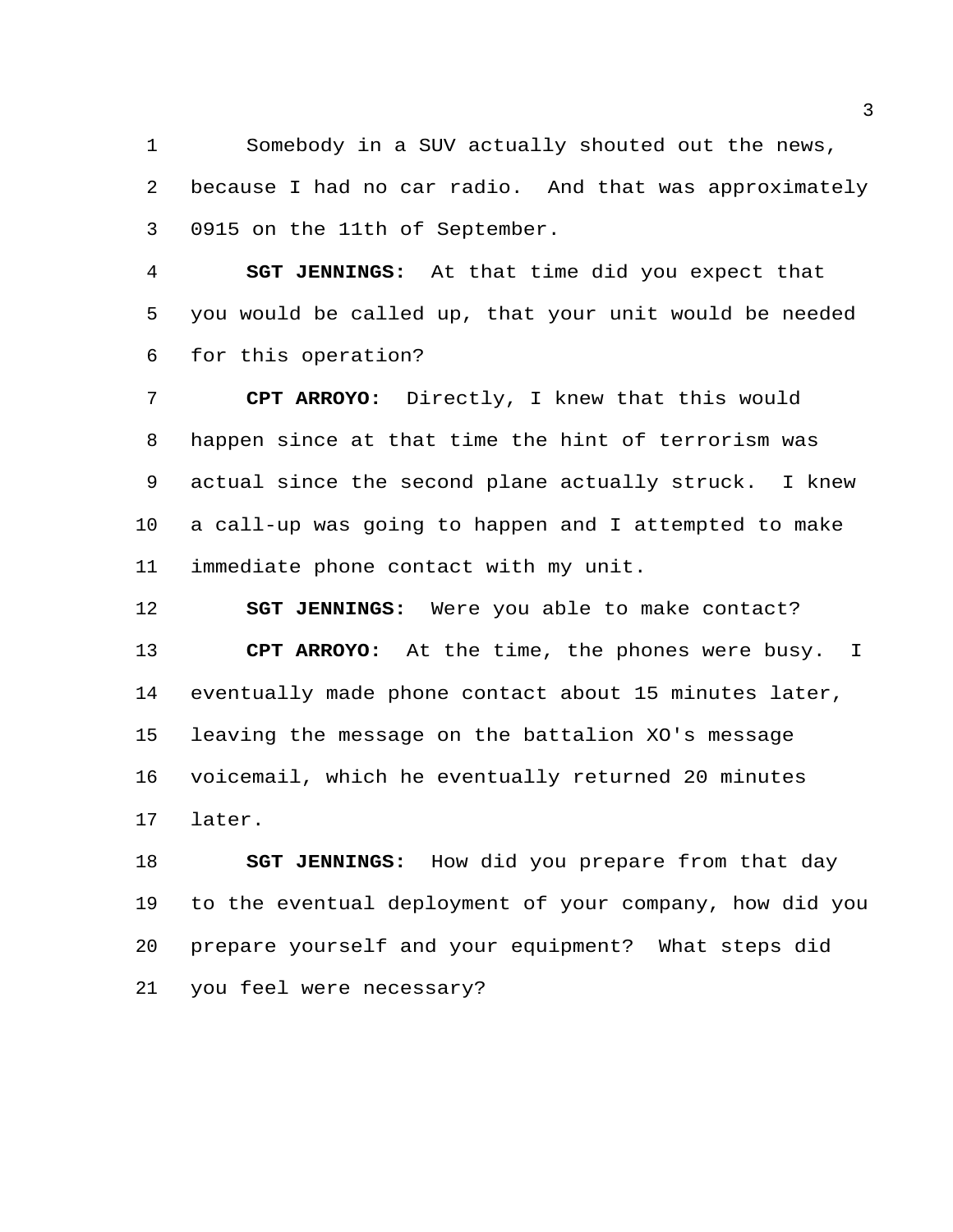**CPT ARROYO:** My OCIE was already freestaged at the Armory. I had to go home and get uniforms and the necessary toiletries to bring to the Armory.

 **SGT JENNINGS:** Just an aside, sir. What does OCIE stand for?

 **CPT ARROYO:** That's Organizational Clothing and Individual Equipment.

 **SGT JENNINGS:** Thank you, sir. Now, how long after you received an official notification or a call from your chain of command did it take you to report? **CPT ARROYO:** It took me approximately six hours because of the closures for the river crossings and the general direction. The downtown traffic was at a standstill.

 I had to make arrangements for my POV to be transported back to my home of record.

 **SGT JENNINGS:** All right, sir. As company commander, can you tell me once you had your company, you have the call-up and soldiers start showing up. How long did it take you to get enough soldiers on site so that you felt you could begin the mission at hand?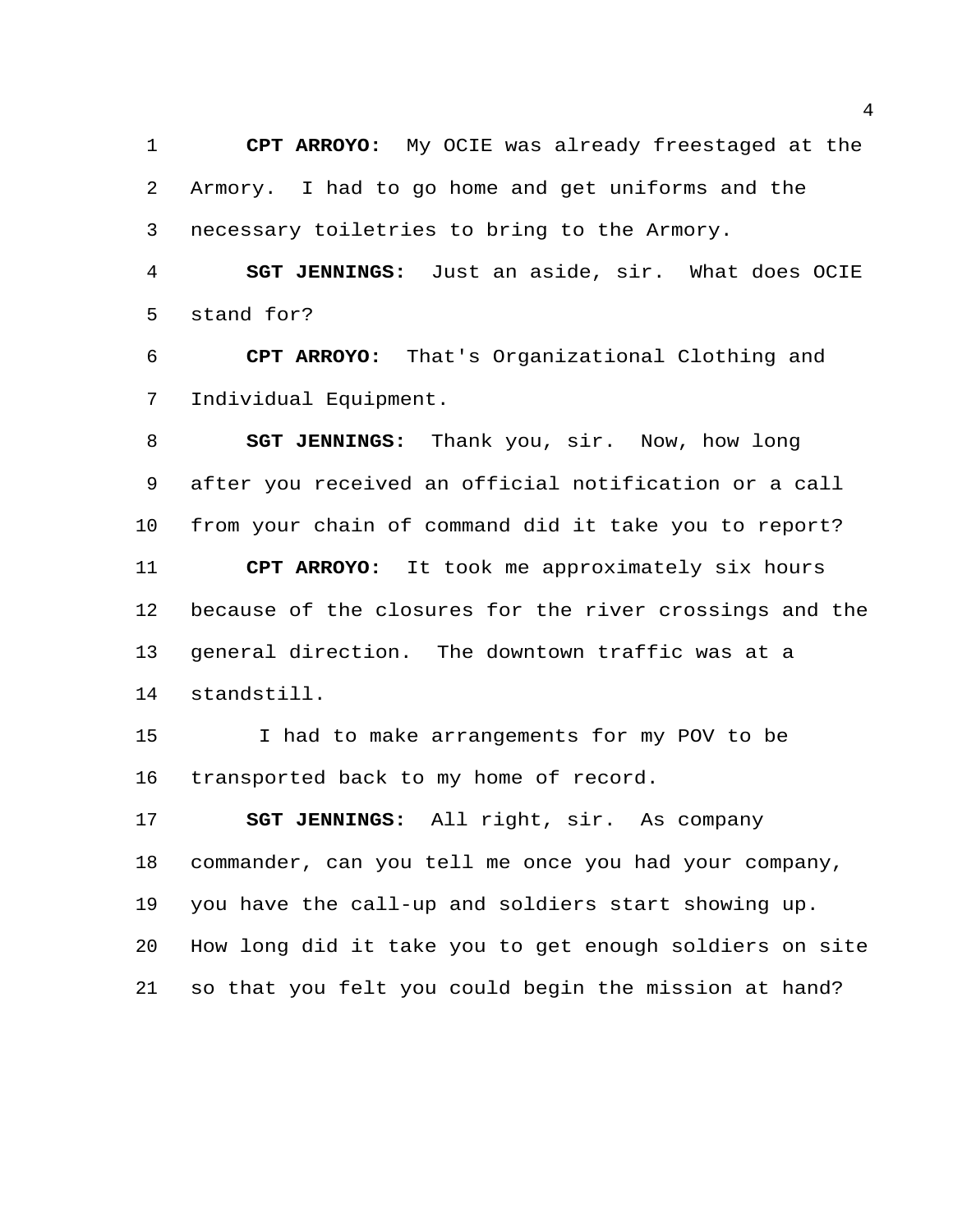**CPT ARROYO:** Personally, I arrived at the Armory about 1925 hours due to blockages on the city bridges and the closures which made travel difficult to get to. I could discuss that later on.

 When I arrived at the Armory, my first sergeant already gave us, gave me an on-the-ground count and we felt reasonably ready with the manpower that we had to start conducting operations and (inaudible).

 **SGT JENNINGS:** All right, sir. In the beginning of this operation when you first hit the Armory and began organizing your soldiers, did you receive an operation or fragment order from battalion?

**CPT ARROYO:** Yes, we did.

 **SGT JENNINGS:** How soon after you arrived did that happen?

 **CPT ARROYO:** A warning order was already prepared and actually given to me in my hand.

 **SGT JENNINGS:** All right, sir. Did you receive a defined set of rules of engagement?

**CPT ARROYO:** I don't recall.

**SGT JENNINGS:** As an aside to that, does the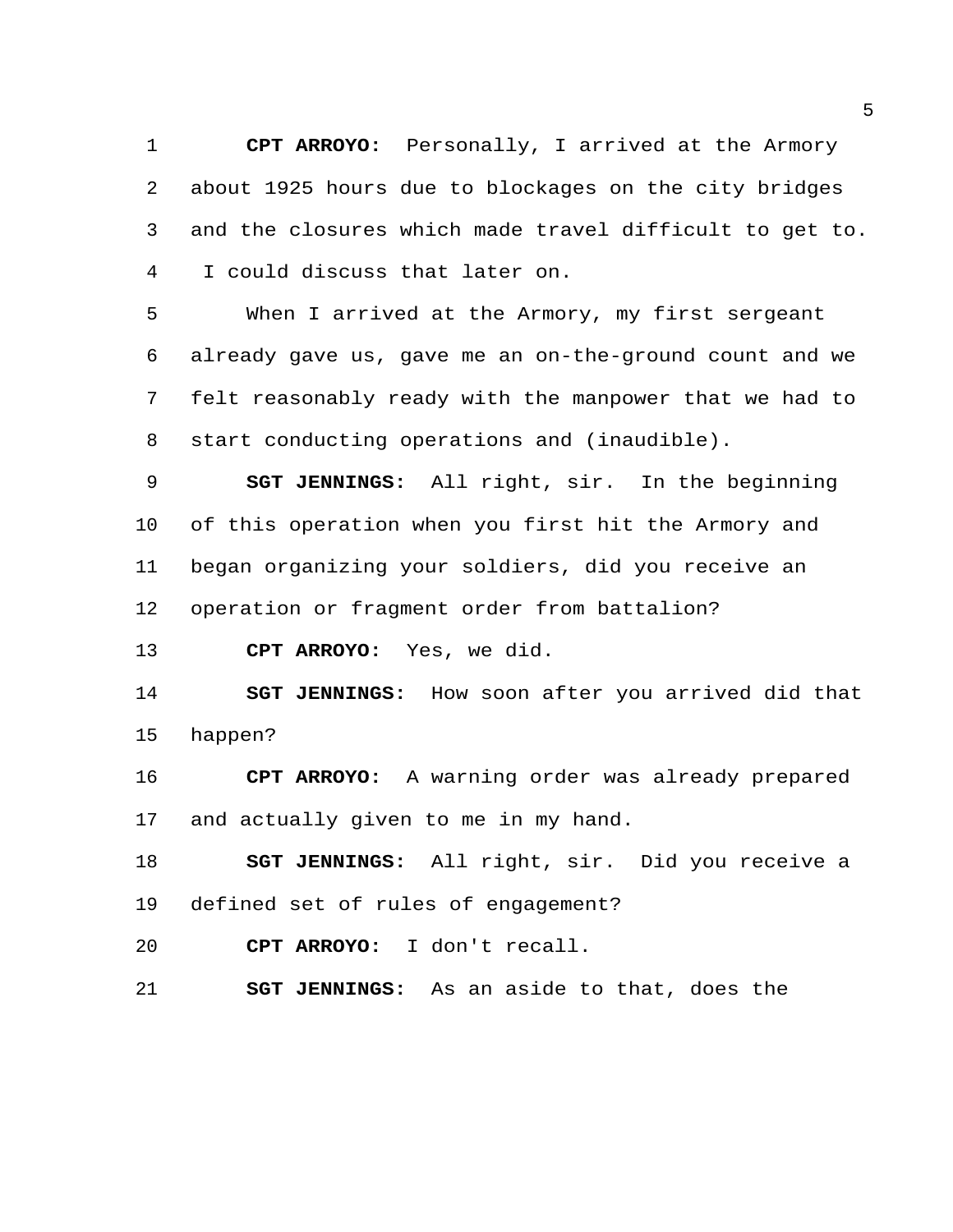battalion have an existing set of rules of engagement

for civil disturbances?

**CPT ARROYO:** No, not to my knowledge.

 **SGT JENNINGS:** All right, sir. Do you feel as if you initially functioned in your military occupational specialty as an infantry company commander?

**CPT ARROYO:** Yes.

 **SGT JENNINGS:** As a leader do you feel that the men of your company were prepared for this mission? I realize, again, understanding that this is an unusual situation.

 **CPT ARROYO:** As far as being basic soldiers and ready to follow any lawful order given by higher headquarters, the men were ready.

 The one fallback that we've addressed actually within the chain of command was to have a contingency set of clothing, undergarments and toiletry kits within each individual locker. That's actually standard operating procedures but this was actually the first drill.

The 14th, the weekend of the 14th was supposed to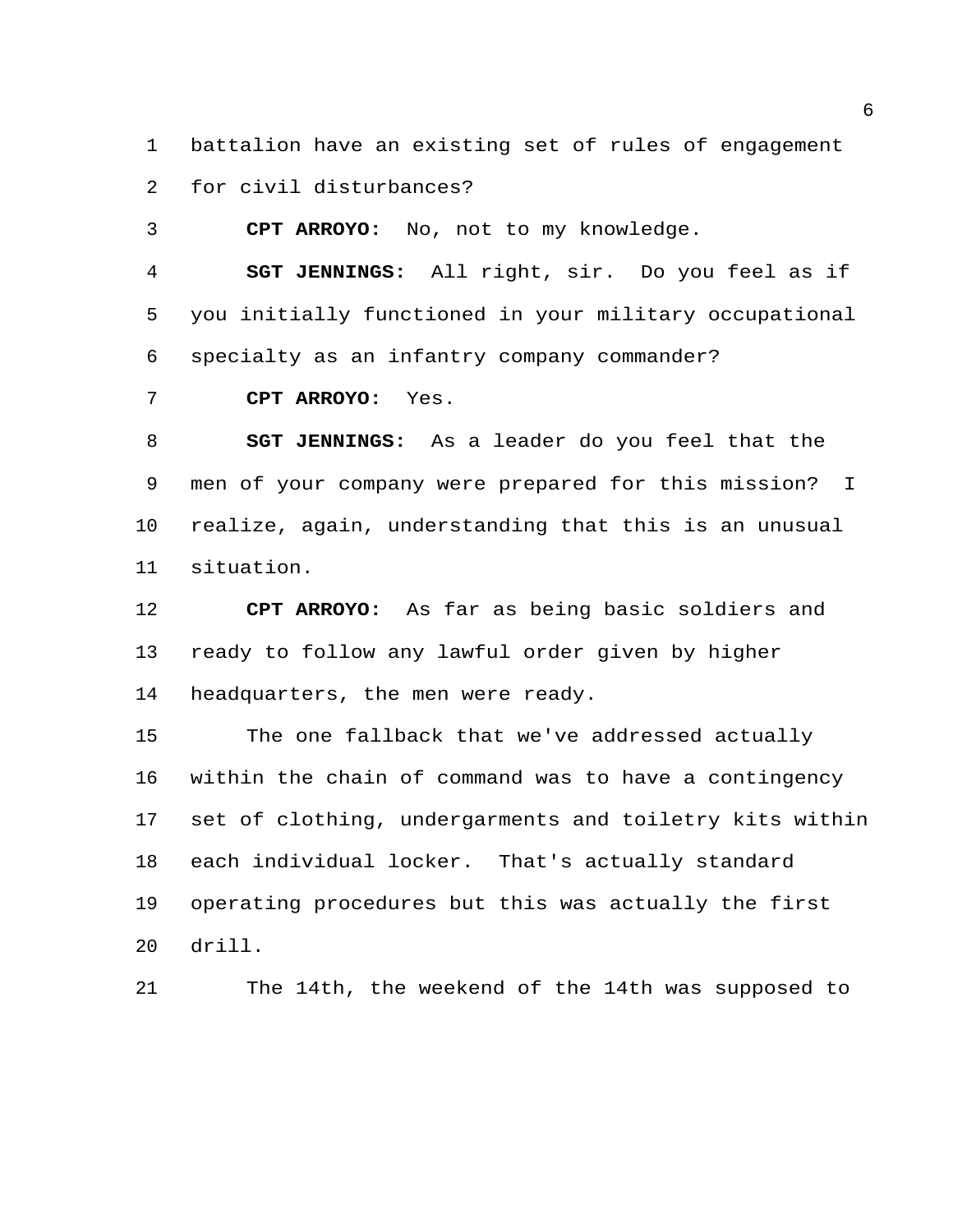be the first drill after our annual training, so we would have expected the men to restock their lockers at that time.

 The call-up was so sudden and from what I learned later on was that the majority of the men heard a general (inaudible) by the governor and just came straight to the Armory. But the men acted within the letter, the spirit of their orders.

 **SGT JENNINGS:** Thank you, sir. Have you or your company gone through any mobilization administrative preparations such as updating the records of emergency data, updating pay records, wills, since again this operation is taking a longer time frame?

 **CPT ARROYO:** At present we are in the process of updating those records. We were scheduled to actually do annual personnel review for the December, January, February time frame.

 **SGT JENNINGS:** Do you feel as if your company had a clearly defined chain of command from civil to military authorities?

**CPT ARROYO:** Within the battalion, yes, but above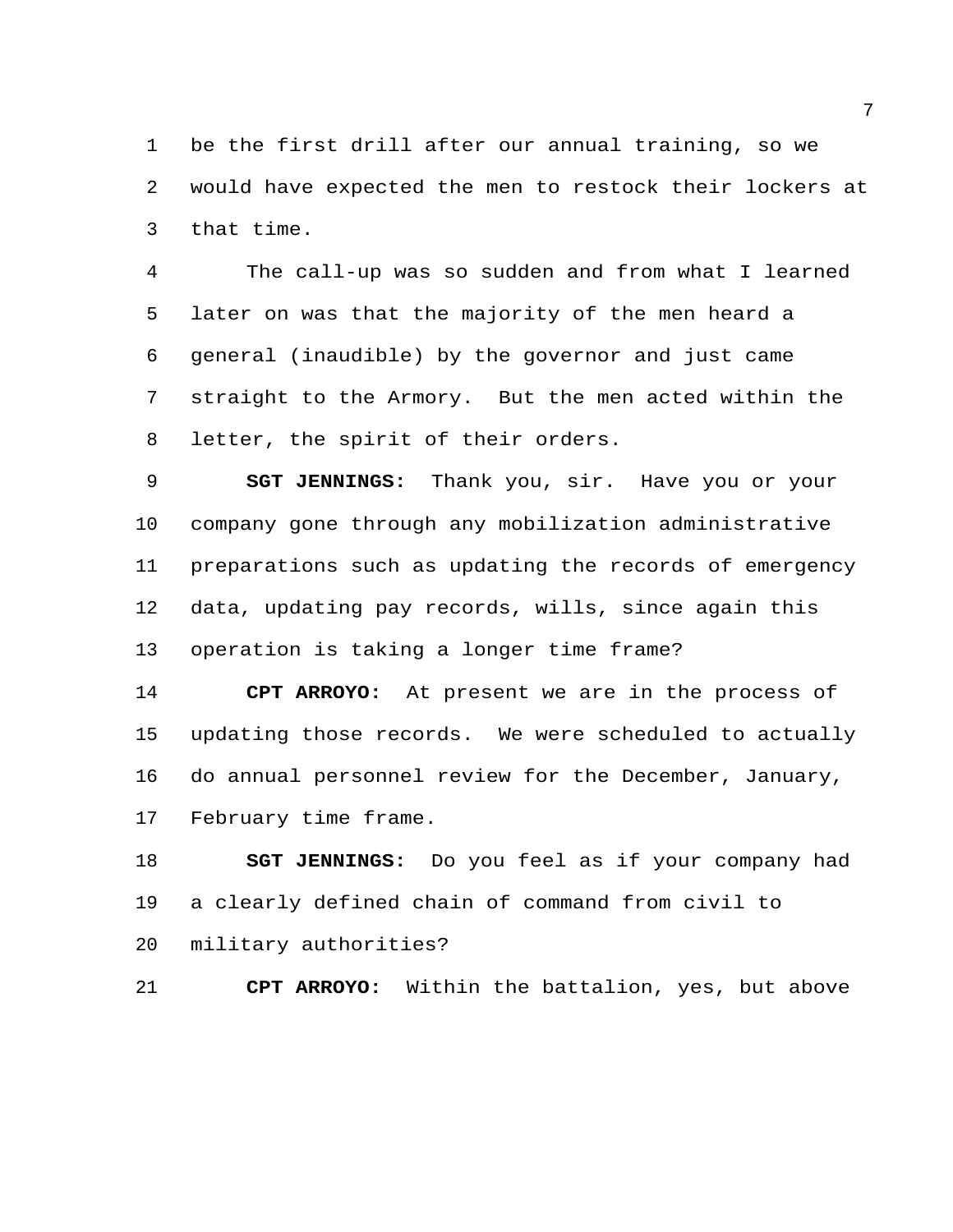battalion level the chain of command and the operating authorities and the liaisons were not clear.

 **SGT JENNINGS:** I understand, sir. Were you given or did you help design a communication plan both between Army units and Army and civilian agencies? **CPT ARROYO:** We were given a telephone alert roster. In the beginning actually we were given one common frequency within the entire troop command. That was the entire task force. That one frequency was used by all units and basically it caused a lot of confusion.

 Several days into the operation team leaders were given, were issued Motorola phones, which eased communications dramatically.

 **SGT JENNINGS:** All right. Who were those phones issued by?

 **CPT ARROYO:** Those phones were issued through channels down from the battalion, from troop command, and they were issued down to the company commanders, the first sergeants, the company XOs and the battalion primary staff, commanding staff.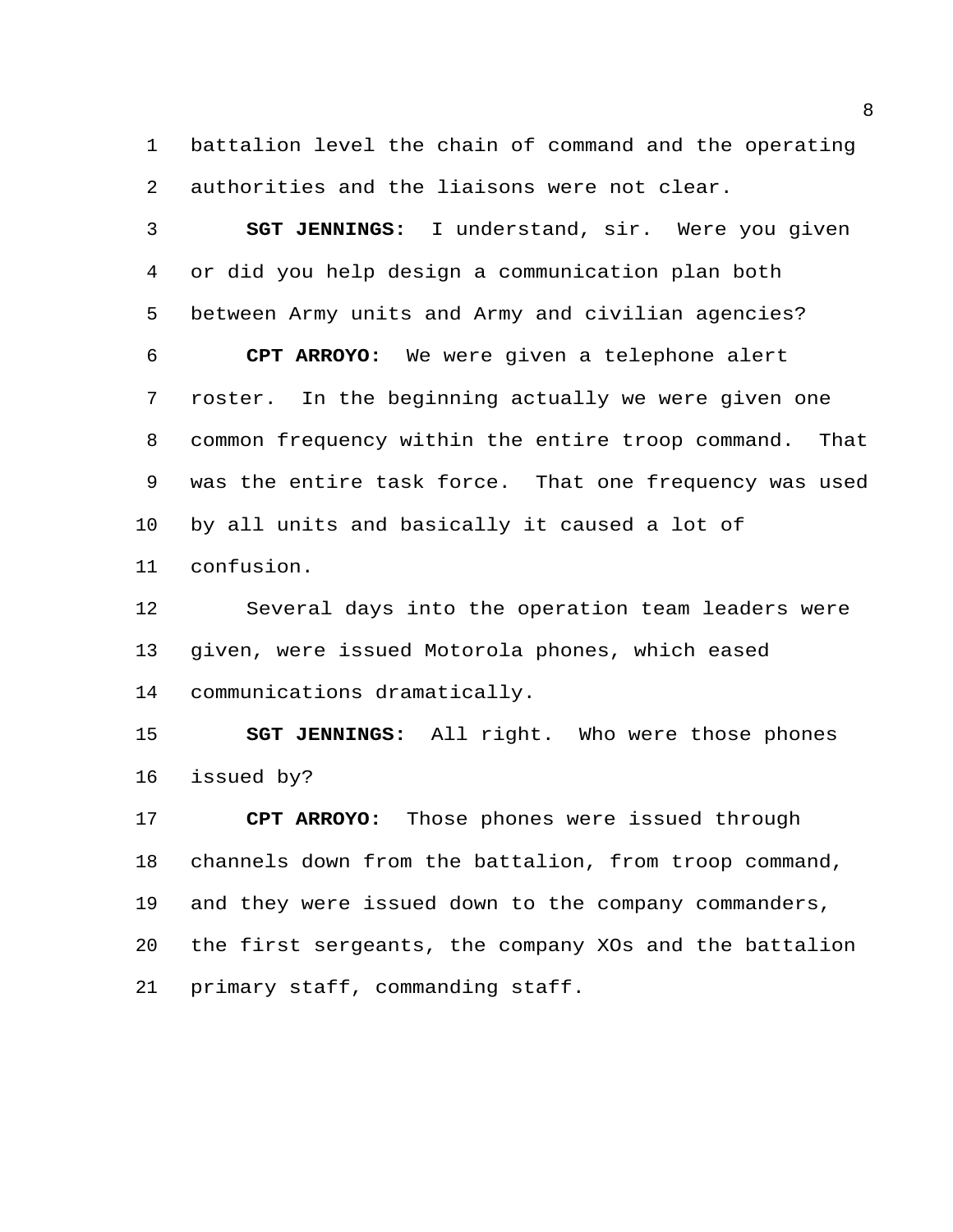**SGT JENNINGS:** Was it made clear to you and your soldiers on whatever duty they were on at the time how they were to communicate or contact both within the Guard post NCOIC to command post as well as Guard post to civilian authorities, be it fire department or NYPD, to react to a situation? Did your soldiers understand the clear line of communications for the situation?

 **CPT ARROYO:** I would believe so. The company established communications methods by a runner in the beginning. We eventually went to FM radio communications and each post had a police department

presence for communications.

 Any communications between those agencies was oral and if civilian authorities needed to get involved then they would radio their command.

 **SGT JENNINGS:** So just so I understand, each post was a combination of both soldiers and civilian law enforcement?

**CPT ARROYO:** Correct.

**SGT JENNINGS:** Thank you, sir.

**CPT ARROYO:** And my company command had FM radio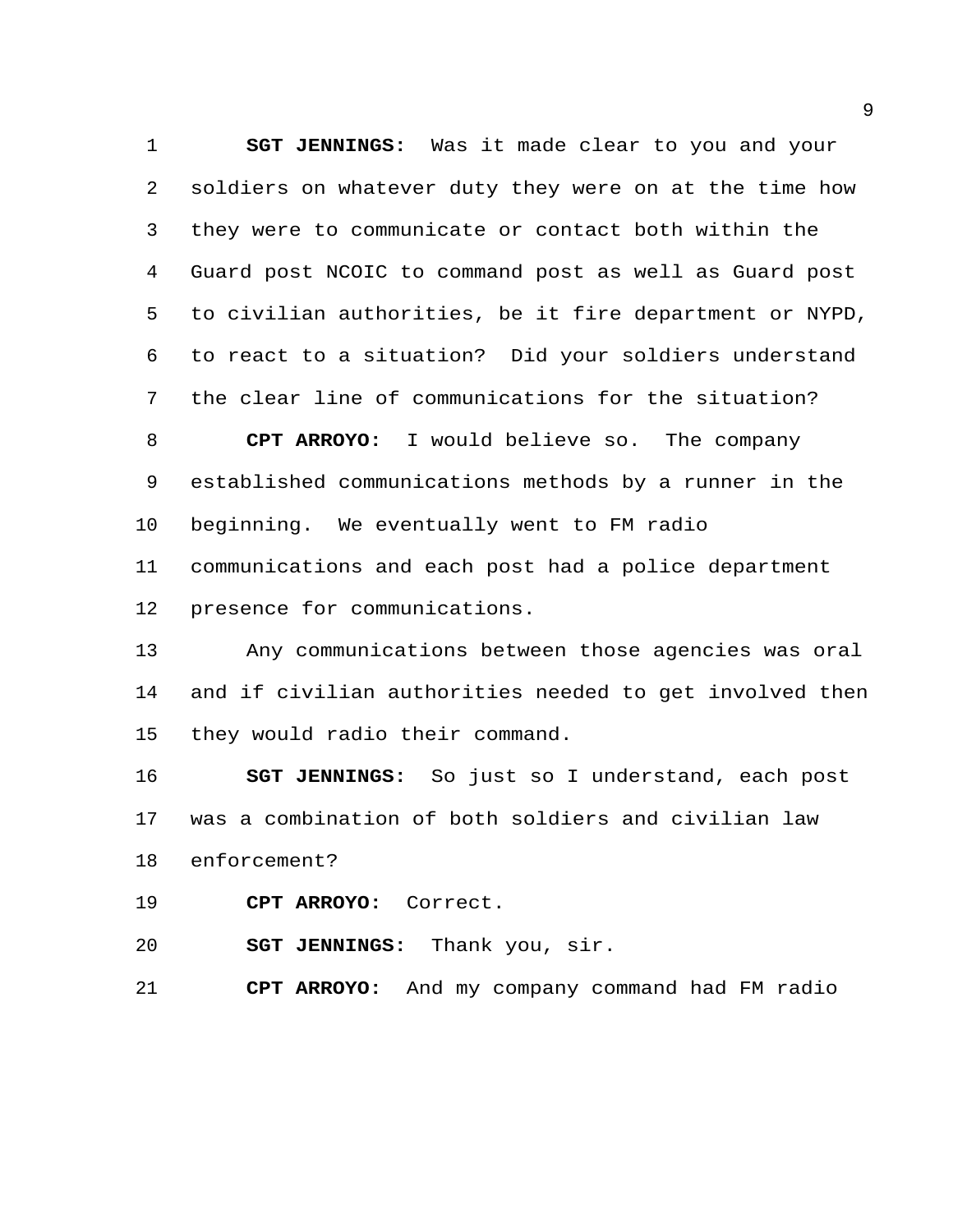and Motorola cell phone (inaudible) to the battalion command post.

 **SGT JENNINGS:** In your own words, sir, can you tell me if you could create a mission statement for the New York National Guard for the events that took place on September 11th, what would that mission statement be?

 **CPT ARROYO:** For the battalion I guess it would be to conduct security operations in sector and aid to civil authorities to prevent unnecessary authorized entry into the area, into the zone of operations for lack of a better word.

 **SGT JENNINGS:** All right, sir. If you can, if you know street names it would be excellent. What area was your company initially assigned to cover?

 **CPT ARROYO:** Our company was initially assigned to cover the north part of the hot zone, which ran along Chamber Street. Originally our company sector ran east from Greenwich Street to Center Street along Chamber Street.

Eventually our boundaries were shifted. From the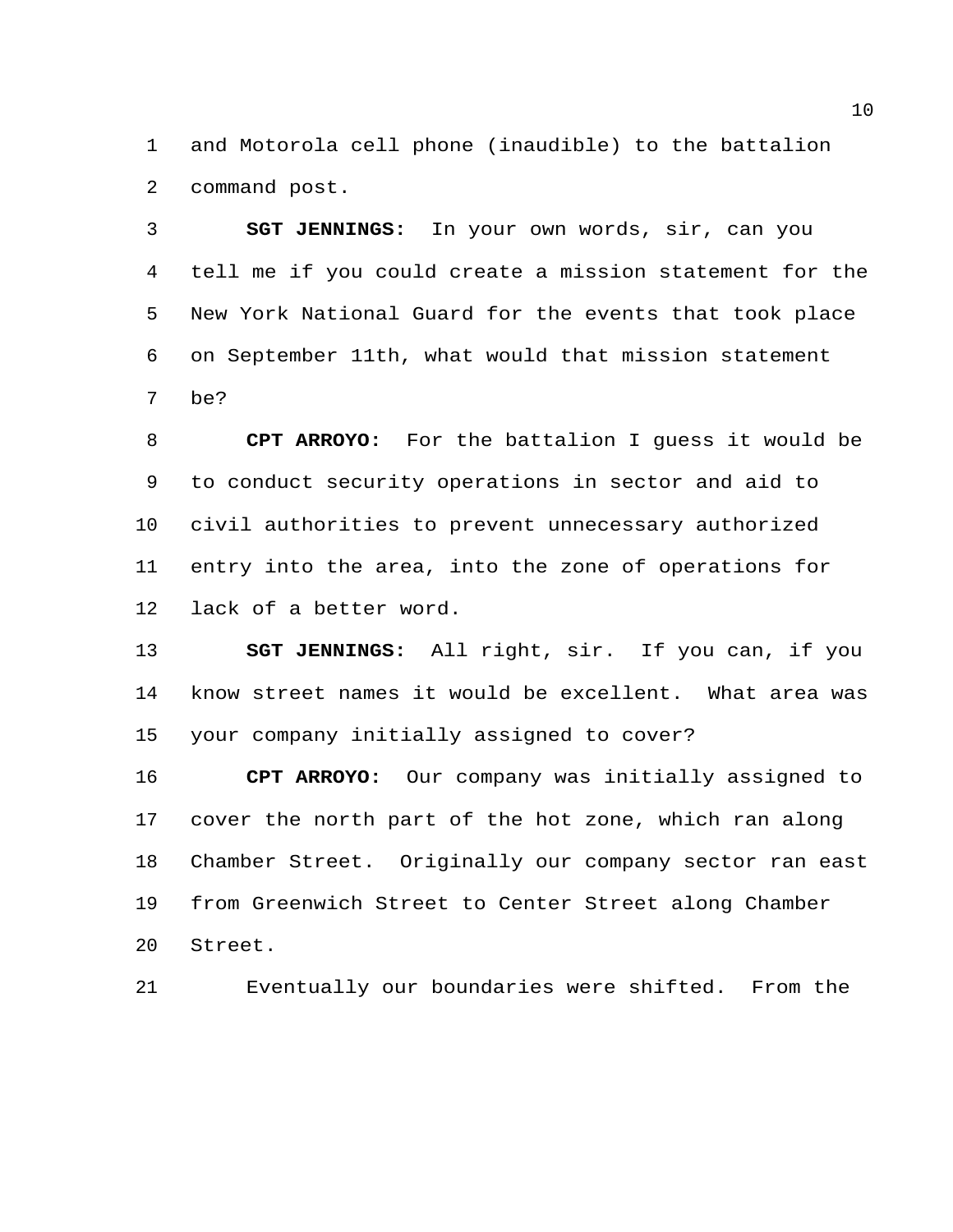west, the western boundary shifted to Church Street and the east boundary shifted west from Center Street to Broadway. We compressed our lines and actually set up a zone going north from Chamber Street through Reed Street to Duane (phonetic) Street.

 **SGT JENNINGS:** Did you have effective contact with companies or units operating on your flanks?

 **CPT ARROYO:** Yes, we had, our western boundary was with Company D of 1st of the 69th. We made liaison, I made daily liaison with the commander of Company D at the boundary. We shared information and basically passed notes.

 My eastern boundary of the sector, we didn't have contact with the military unit, but there was a large police and federal law enforcement presence there since that area was the city hall area.

 **SGT JENNINGS:** All right, sir. How do you feel that your troop morale has been holding up?

 **CPT ARROYO:** The troop morale is actually pretty high. It's pretty high. The men understand and got to see firsthand why they were there and know what their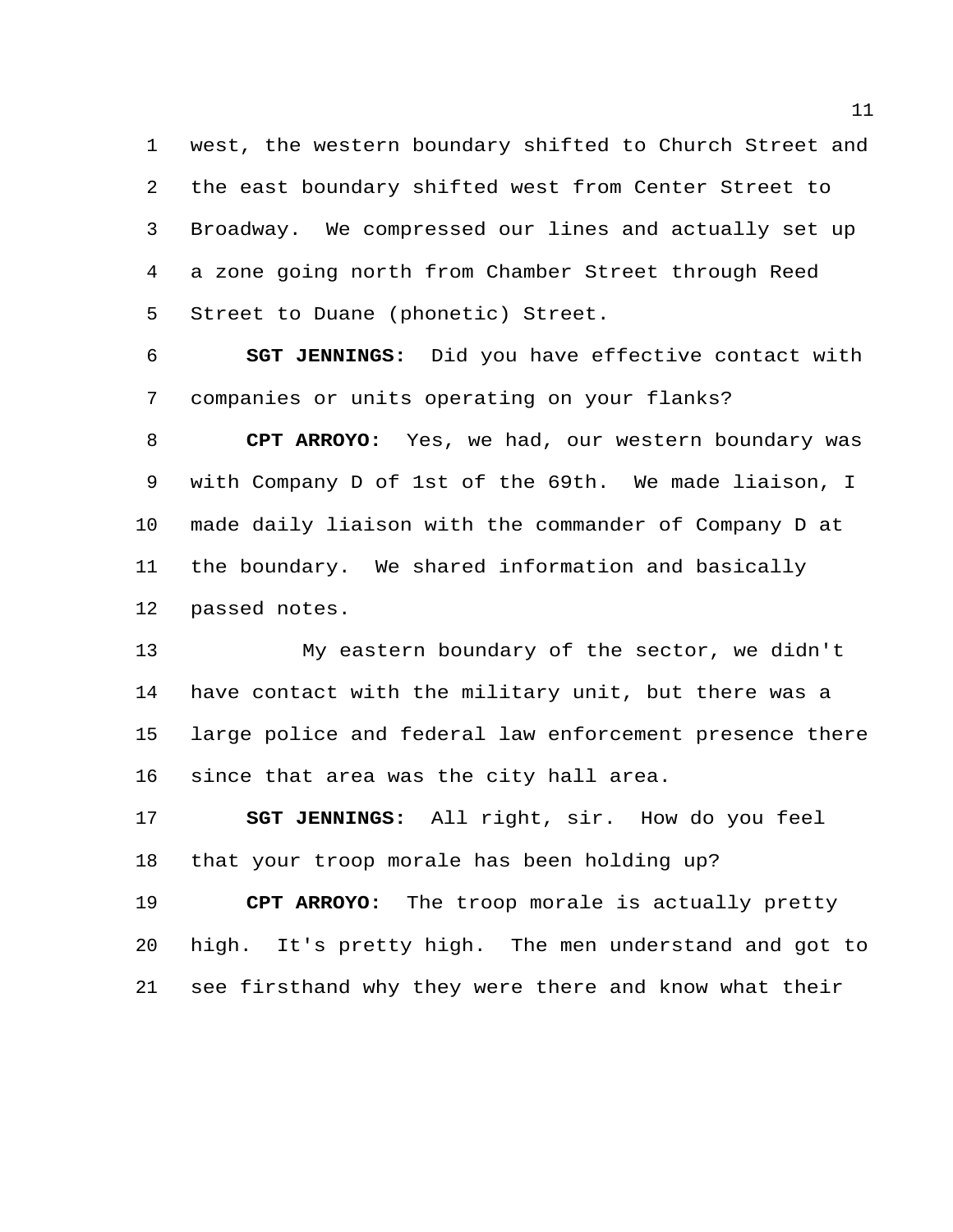purpose and involvement in this type of operation was.

 **SGT JENNINGS:** All right, sir. How long were you on site before you were relieved?

 **CPT ARROYO:** We were relieved on the evening of 16 September by elements of the 204th Engineer Brigade.

 **SGT JENNINGS:** All right, sir. Did you have any concerns concerning force protection or did you think it was satisfactory?

 **CPT ARROYO:** Initially we had concerns about force protection because we went into the area without weapons. The police department had not yet had a strong presence in there.

 The officers were authorized to carry sidearms with ammunition loaded, not chambered. The soldiers went in with flak vests and Kevlar helmets.

 Force protection at that moment was not, didn't seem to be a major issue until the police department came and actually alleviated some (inaudible).

 **SGT JENNINGS:** Do you feel that the soldiers should have been armed initially?

**CPT ARROYO:** No. Given the situation itself and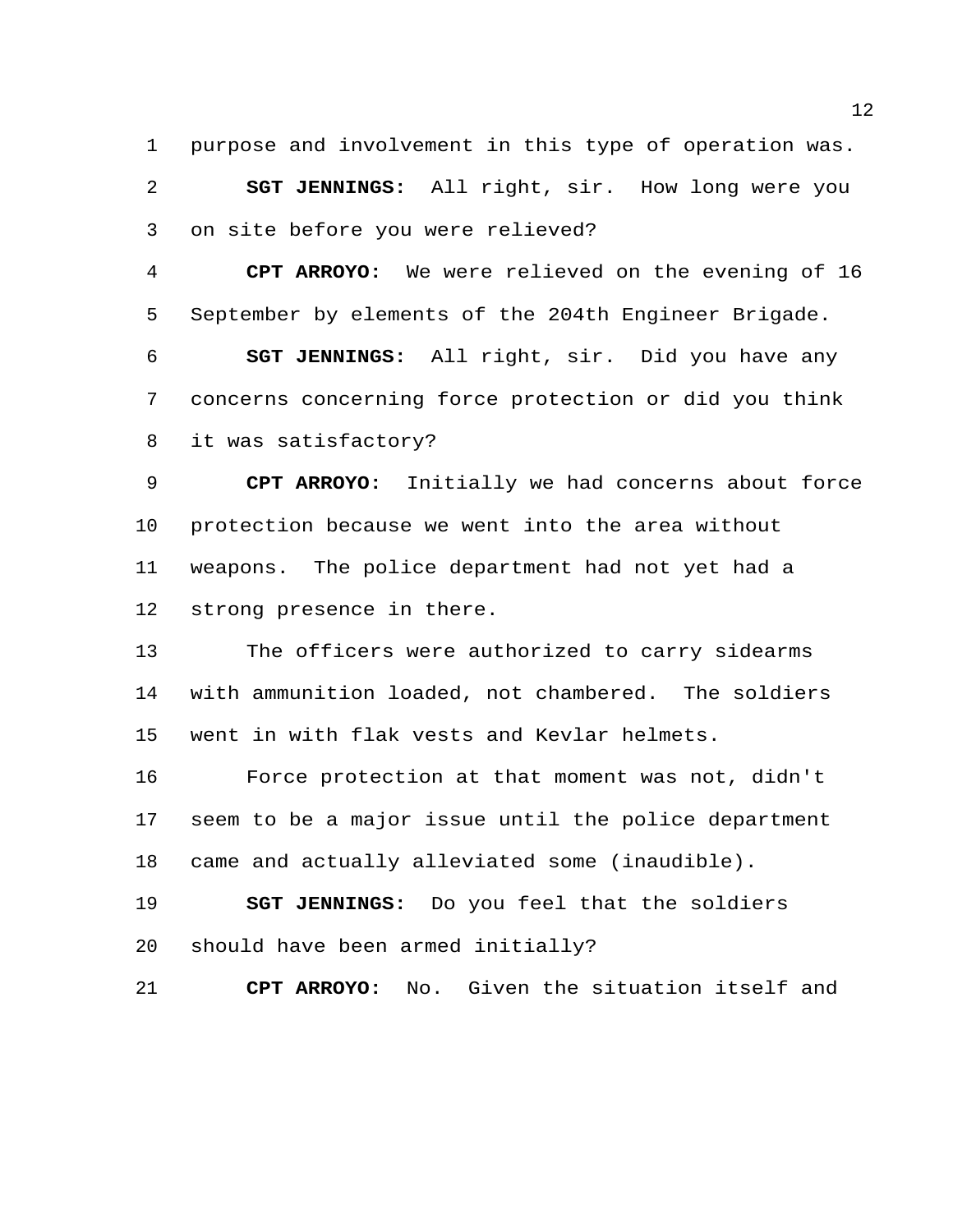the area, which was quite desolate, personally I didn't see a force protection threat. The presence of the military in the street itself seemed to be an adequate deterrent to anybody trying to attempt any subversive operations against the area.

 **SGT JENNINGS:** Thank you, sir. Just as a final, do you have anything you'd like to tell us, any I guess you could call them stories, anything you feel is significant that I haven't covered?

 **CPT ARROYO:** Six days out there and a whole bunch of stories. Let me see. We first got off the bus at Battery Park and the entire area is just covered with ash. It's just a gray city thing.

 When we actually offloaded the company some civilian, I guess when the entire incident happened some young lady was, must have had a baby with her, pushing along the carriage.

 I guess when the entire incident happened she just grabbed her child and left the carriage and the baby snacks and the house keys and everything like that. It seemed kind of eerie just to see an abandoned baby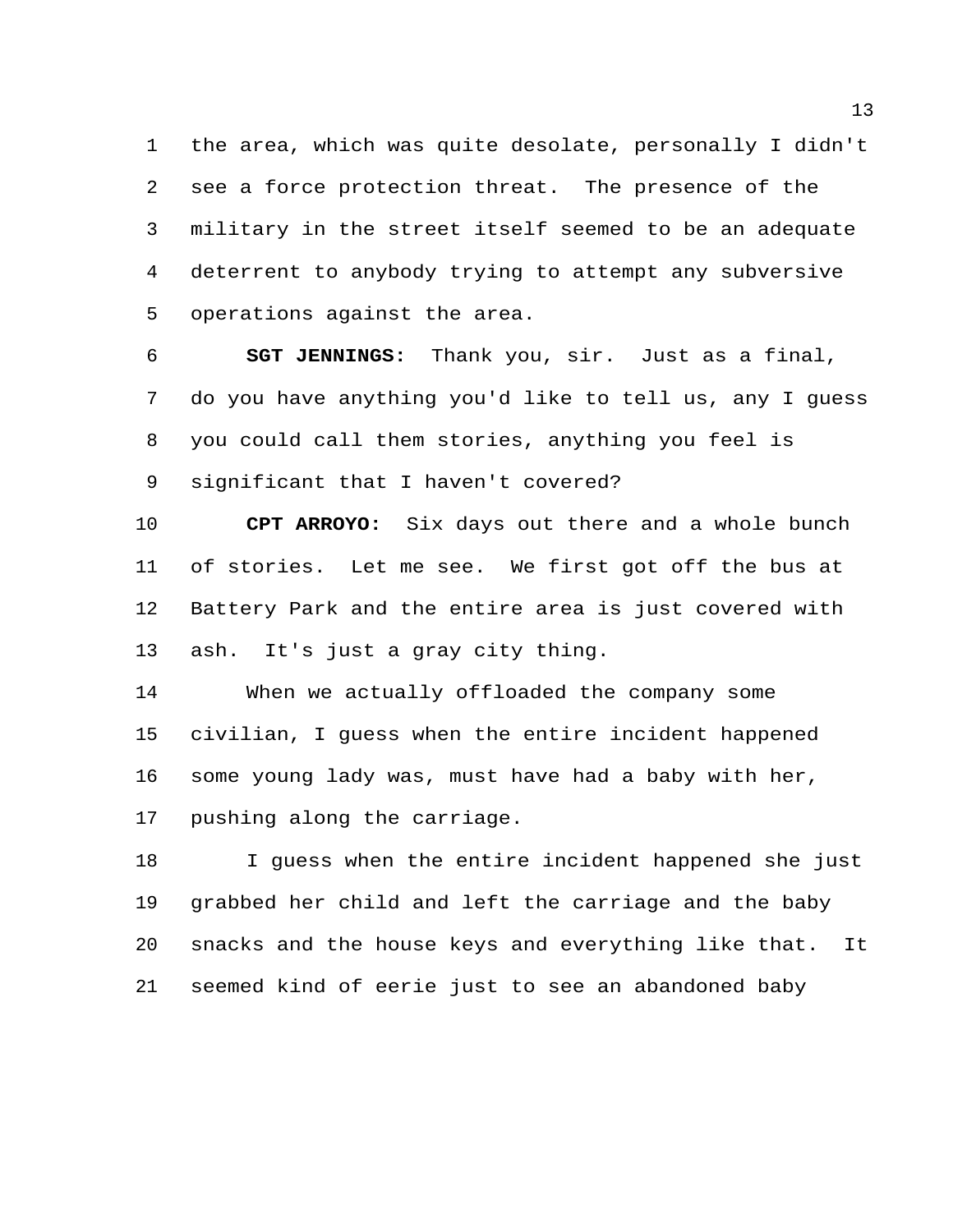carriage like that. That was, I think, the first thing we actually saw.

 Then marching through the destruction, first along the west side and then down Broadway the following day. Just the widespread destruction that the cameras can't really cover in the actual dimension and scope.

 On our initial leaders' recon I glimpsed at a piece of paper that was blown out of one of the buildings unknown (inaudible) was, charred at the edges.

 It was a fax cover sheet and apparently the comments were directed from something else, but the entire body of the paper was not intact and the more legible words that were there were as follows. It says, "I learned a tough lesson today. Call me if you need any help. Thanks for your support."

 It obviously was written by somebody in something totally unrelated but quite, I guess, ironic for the occasion. I have no other comments.

 **SGT JENNINGS:** Thank you very much, sir. This is SGT Patrick Jennings with the 126th Military History